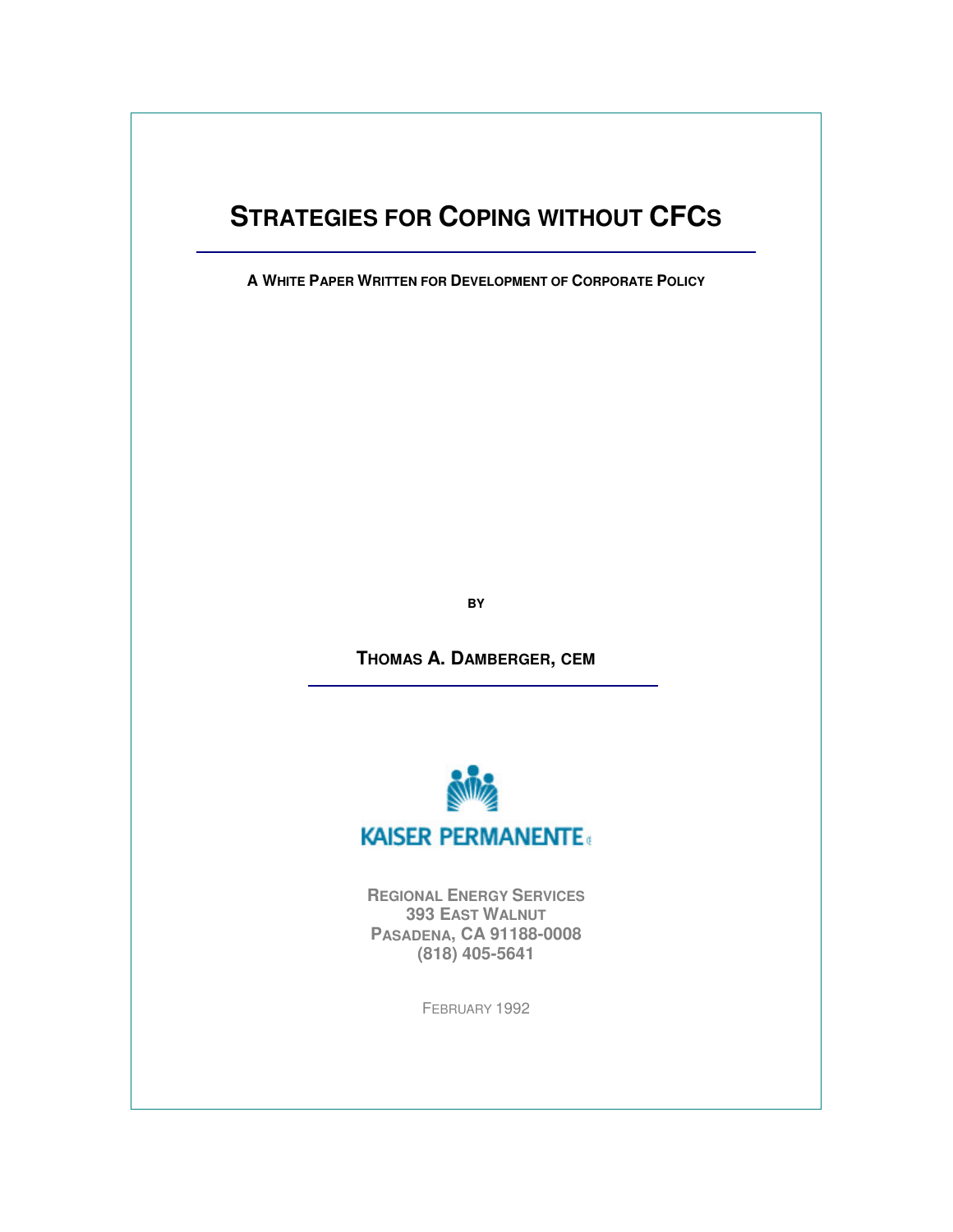# **STRATEGIES FOR COPING WITHOUT CFC'S A WHITE PAPER WRITTEN FOR DEVELOPMENT OF CORPORATE POLICY**

#### **ABSTRACT**

Chlorofluorocarbons (CFCs) are man-made chemicals used in the refrigeration and air conditioning industry as a Halogenated refrigerant. CFCs are so stable that they remain as an original chemical compound until exposed to ultraviolet radiation in the stratosphere. Chlorine atoms then separate from the compound and bond with oxygen atoms within the ozone layer. One single liberated chlorine atom may destroy up to 100,000 ozone molecules, thus depleting the ozone layer. Bromine atoms used in halons cause the same type of damage as chlorine. Damage caused by ozone depletion decreases the filtering process allowing more ultraviolet (UV) radiation to pass through to the Earth's surface.

#### **THE PROBLEM**

Only in the last 20 years was it discovered that CFCs were reaching the stratosphere and liberating their chlorine atoms. The chemical reaction stripping oxygen atoms in the ozone layer is the crux of the problem. This presents a serious worldwide environmental problem.

In 1985, Antarctica was found to have a massive "hole" in the ozone layer. This allows more UV light (radiation) to strike the surface of the Earth. Stratospheric ozone filters much of the UV radiation emitted by the Sun from hitting the Earth. With diminished UV filtering, there is a corresponding increase of skin cancer. There is also evidence that plant growth and crop yields will be inhibited due to the increase of UV radiation. Another damaging effect of ozone depletion is erosion of photoplankton, the very foundation of our food chain. According to scientists, photoplankton are responsible for about 80 percent of carbon dioxide absorption and about 60 percent of oxygen production in the world.

There is little debate regarding CFCs as the major cause of ozone depletion. Worldwide agreement led to provisions of the Montreal Protocol. Then in November 1990, President George Bush signed the Clean Air Act Amendment. Provisions in the Montreal Protocol and the Clean Air Amendment regulate the production of CFCs, halons, and HCFCs. At first there will be an escalating tax levied on both CFCs and HCFCs based on the ozone depletion potential (ODP) of the Halogenated refrigerants. These changes will impact current operations and new construction system design nationwide. Suspending the use of these chemicals has far reaching effects, but appears to be the best solution in mitigating further damage to the ozone layer.

The Clean Air Act calls for the total production ban of CFCs by the year 2000. Many other countries have committed to a total CFC phase-out by 1997. Additional restrictions mandate a total ban on production of Hydrochlorofluorocarbons (HCFCs) by the year 2030 or sooner. The Montreal Protocol signatories agreed to ban production of CFC refrigerants R-11, R-12, R-22, R-113, R-114, R-115 and R-500.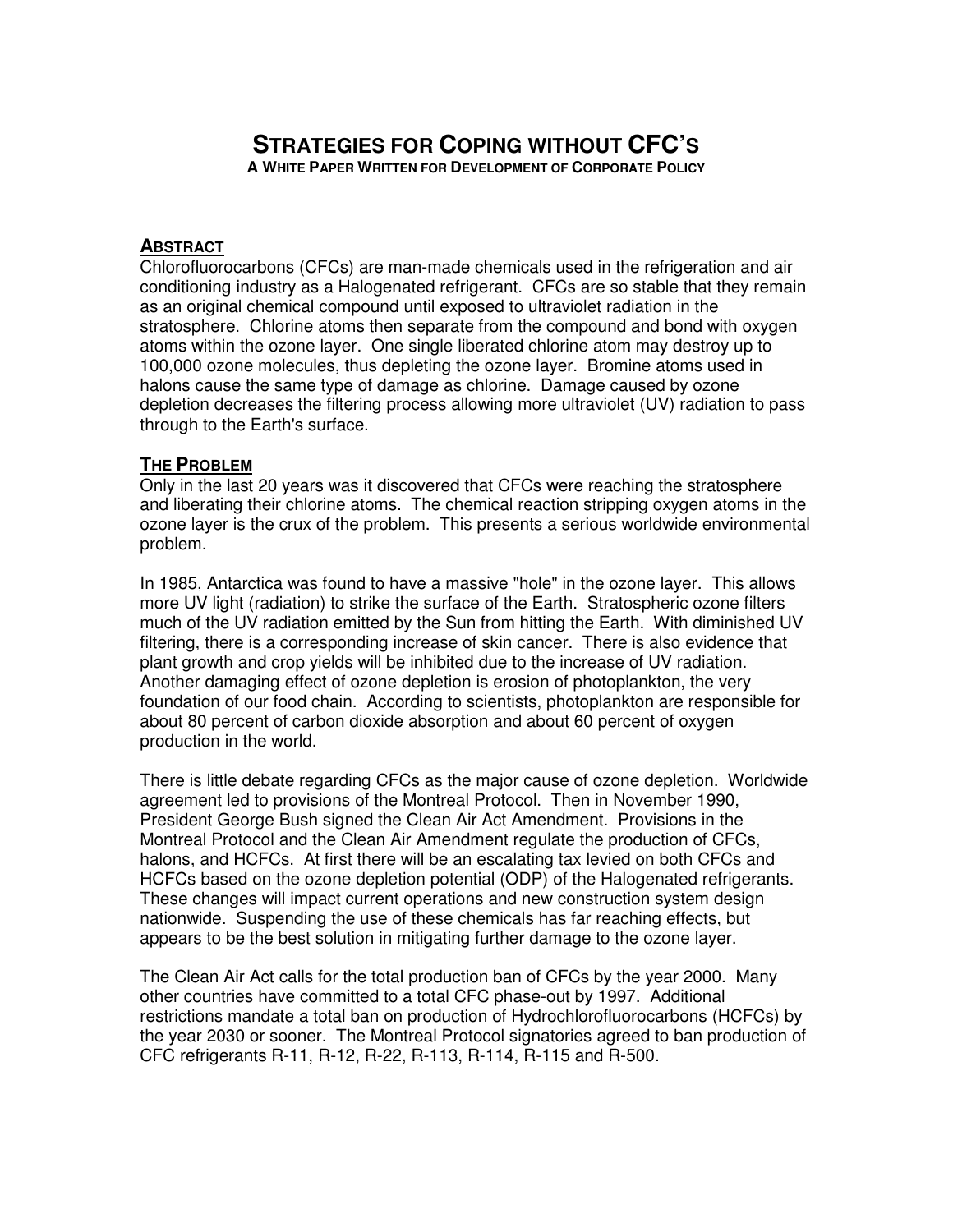## **URGENCY OF ACTION**

October 22, 1991, a panel of 80 atmospheric scientists presented a 300-page report to the United Nations Environment Programme. Based on data collected through March 1991, ozone losses were found to be more extensive than previously thought. Ozone losses have occurred over populated regions of the northern and southern hemispheres. Indications are that ozone layer depletion is occurring in the middle and high latitudes of both hemispheres in spring summer and winter. Data from this report and the existing pool of knowledge about man-made chlorine and bromine compounds combine to reaffirm that these compounds are the main cause of ozone depletion. There are continuing indicators that the depletion rate of stratospheric ozone is increasing which underscores the urgency for even more rapid action.

du Pont, the leading producer of CFCs, announced its support of acceleration of the phase-out schedules previously agreed to in the Montreal Protocol. The latest reports on the dangers of CFCs and HCFCs prompted du Pont and the scientific community to call for the phase-out dates to be moved up by at least three years. du Pont committed to:

- phase out CFC sales in developed countries by December 31, 1996
- phase out manufacture and sales of halons no later than December 31, 1994
- phase out of sales of all CFC and HCFC products for propellant by December 31, 1994
- discontinue sale of HCFC-22 for all but service/maintenance applications by January 1, 2005

## **ENVIRONMENTAL DAMAGE POTENTIAL**

There are many types of CFCs and each can be rated for the level of damage it causes to the ozone layer. This unit of measure is called the ozone depletion potential (ODP). R-11 was chosen as the baseline for measurement of ODP with a rating of 1.0. A higher ODP rating indicates a more aggressive degradation of the ozone layer.

There is another factor that is considered, the global warming potential (GWP). Halogenated chemicals contribute to GWP. In theory, global warming occurs when these gases allow more solar radiation to enter the atmosphere and simultaneously block outgoing thermal radiation (greenhouse effect) at night. Carbon dioxide is a major contributor to the greenhouse effect. The GWP potential is the measure of parallel damage created by the release of CFCS and HCFCs that block normal thermal reradiation. R-11 is again used as the baseline with a 1.0 rating. The next meeting in 1992 of the United Nations Environmental Programme will further discuss and define ODP and GWP, their interrelationship and interconnection, and the anticipated damage to the environment.

The following chart shows a comparative ozone depletion potential (ODP) and global warming potential (GWP) for each of the refrigerants.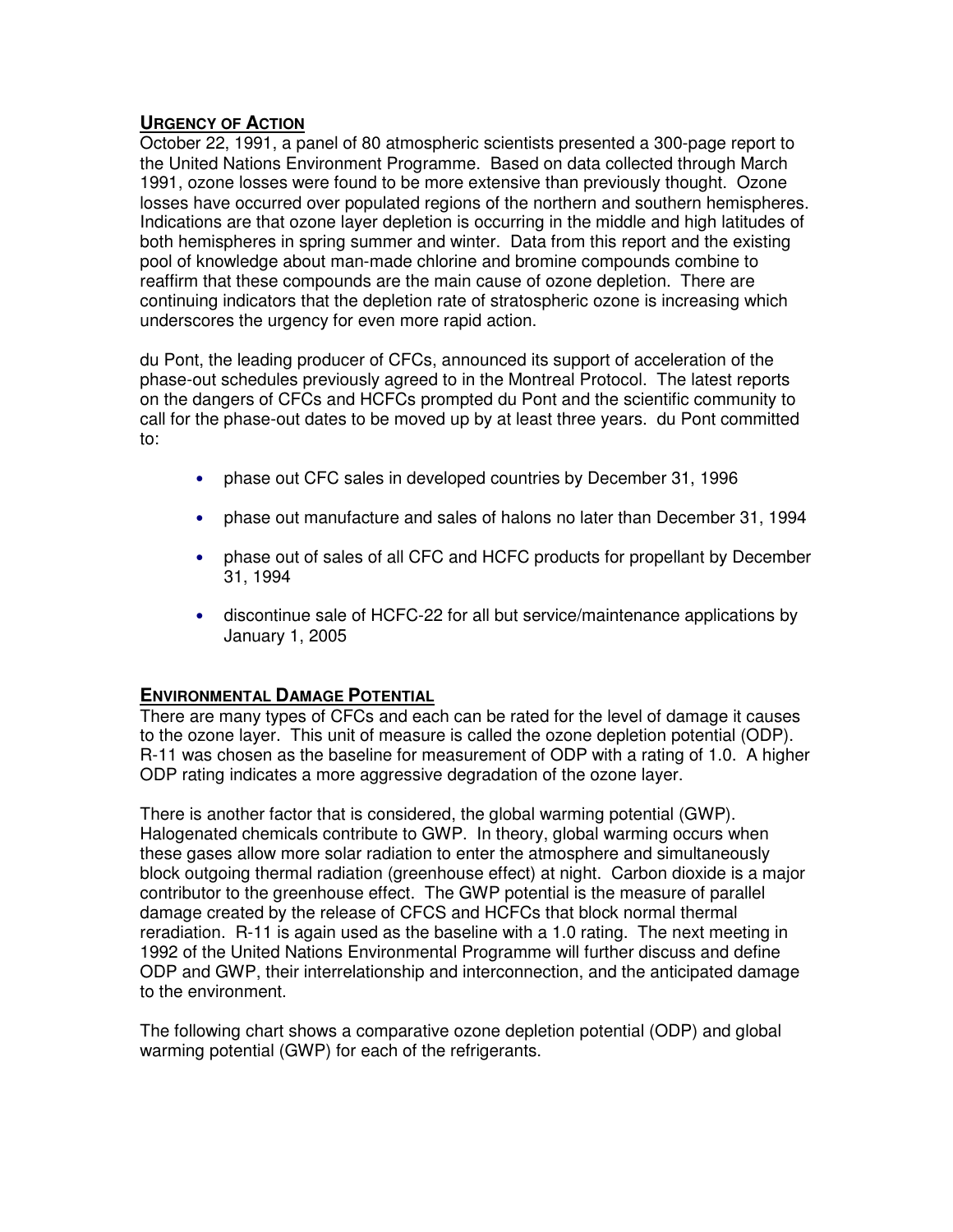| Refrigerant                          | <b>Application</b>                                                                                                                                                                             | <b>ODP</b> | <b>GWP</b> |
|--------------------------------------|------------------------------------------------------------------------------------------------------------------------------------------------------------------------------------------------|------------|------------|
|                                      | <b>CFC</b>                                                                                                                                                                                     |            |            |
| CFC-11<br>$R-11$                     | Refrigerant in large centrifugal chillers<br>providing air conditioning; blowing agent in rigid insulation.                                                                                    | 1.0        | 1.0        |
| CFC-12<br>$R-12$                     | Refrigerant in residential and small<br>commercial refrigeration, water coolers,<br>walk-in freezers and mobile refrigeration.                                                                 | 1.0        | 3.1        |
| CFC-113<br>R-113                     | Refrigerant in large centrifugal chillers when<br>less capacity is needed; cleaning agent in<br>dry cleaning.                                                                                  | 0.8        | 1.3        |
| <b>CFC-114</b><br>$R-114$            | Refrigerant in small rotary compressors for<br>refrigeration systems and large centrifugal<br>compressors and air conditioning systems.                                                        | 0.7        | 3.6        |
| CFC-12<br><b>HFC-152a</b><br>R-500   | Refrigerant in small reciprocating<br>compressors and large hermetic centrifugal<br>compressors, residential and commercial<br>air conditioning, refrigeration, and water coolers.             | 0.74       | 2.4        |
| HCFC-12<br><b>CFC-115</b><br>$R-502$ | Refrigerant for the storage and display of<br>frozen food and some industrial low<br>temperature cooling.                                                                                      | 0.23       |            |
|                                      | <b>HCFC</b>                                                                                                                                                                                    |            |            |
| HCFC-22<br>$R-22$                    | Refrigerant in reciprocating chillers and direct<br>expansion units for residential light commercial<br>air conditioning, sometimes in very large centrifugal<br>compressors and ice machines. | 0.05       | 0.37       |
| <b>HCFC-123</b><br>R-123             | Replacement for R-11                                                                                                                                                                           | 0.016      | 0.018      |
|                                      | <b>HFC</b>                                                                                                                                                                                     |            |            |
| <b>HFC-134a</b><br>R-134a            | Replacement for R-12 and R-500                                                                                                                                                                 | 0.00       | 0.285      |

÷,

**Comparative Ozone Depletion Potential**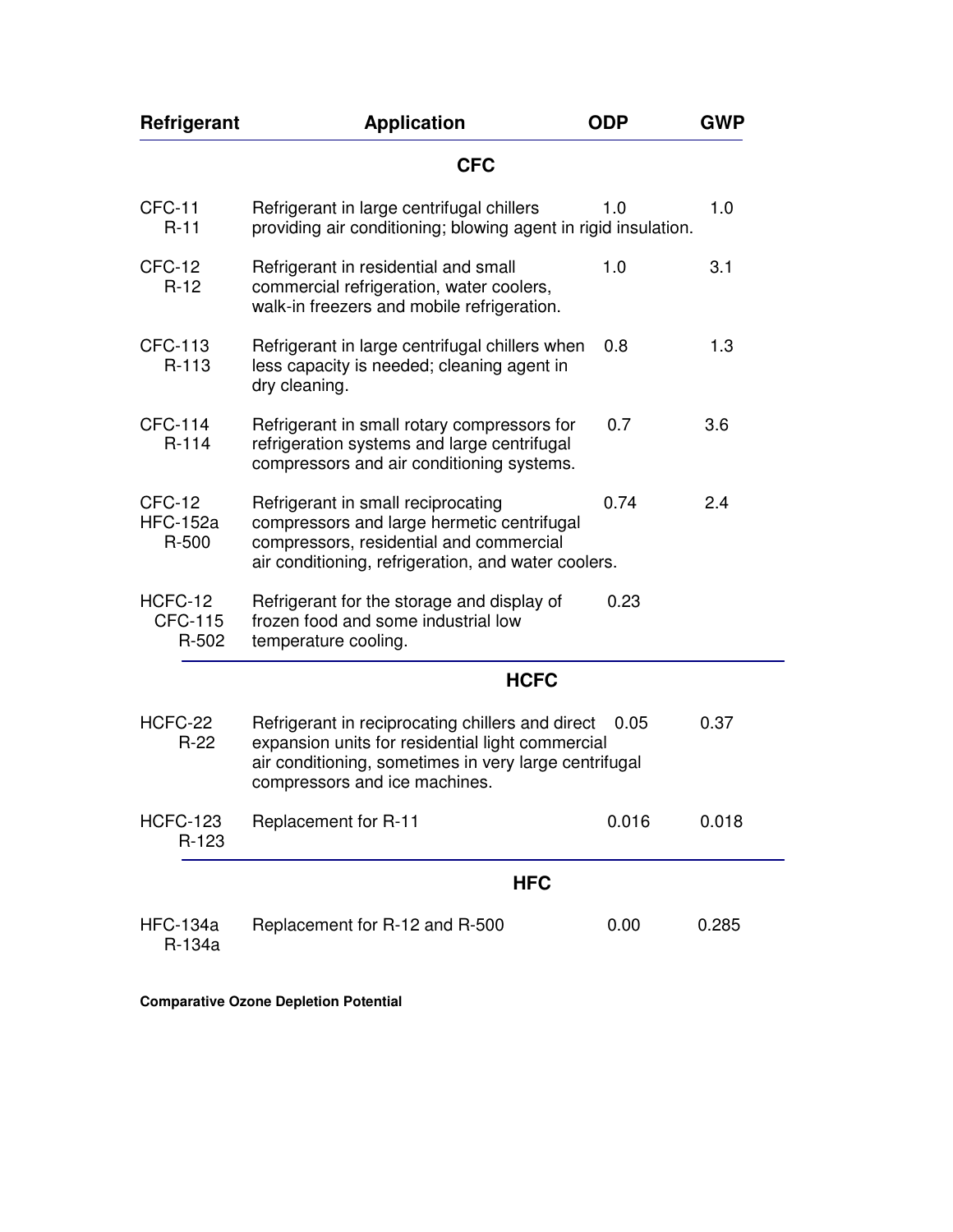# **GAS FIRED CHILLERS**

There are few remaining steam-absorption units in operation within our Region. These older gas fired absorption units are inefficient compared to modern gas absorption equipment. Currently several gas absorption units are specified for retrofit and new construction applications. Gas absorption equipment does not contain CFC's or HCFCs. Absorption chillers use a solution of lithium bromide and water, under low pressure, as the working fluid. Water is the refrigerant and lithium bromide is the absorbent.

Gas absorption chiller sizes range from10 tons to over 1,000 tons. Gas fired chillers are manufactured either in direct-fired or steam fired configurations. Some of the manufacturers are McQuay/Sanyo, Yazaki, Carrier, Mitsubishi, and York/Hitachi. Directfired chillers can use natural gas or propane.

## **REFRIGERANT HEALTH AND SAFETY ISSUES**

In addition to concerns about ODP and GWP, there are significant health issues related to handling and exposure to HCFC-123 are only now being recognized. An ongoing research program called "Program for Alternative Fluorocarbon Toxicity Testing" (PAFT) was established to study CFC, HCFC, and HFC compounds. These programs are sponsored by the compound manufacturers.

For the past three years, they studied the health effects of HCFC-123. The results raised significant alarm for the producers of HCFC-123. Du Pont and Allied-Signal, producers of the compound, immediately revised their exposure limits to as little as 5 ppm for a 40-hour work week (by comparison exposure limit for HFC-134a is 1,000 ppm). Test animals were exposed to 5-ppm of HCFC-123 for two years. This was thought to be the maximum direct exposure workers might face during a lifetime. Preliminary results indicate that HCFC-123 caused benign tumors and sterility in male laboratory rats. The tumors appeared late in their lives but did not shorten their life span. Additional tests are being conducted with results expected in 1992.

HCFC-123 could well be labeled a "band-aid" solution for replacement of CFC-11. It appears this compound may have been brought to the marketplace before adequate testing was completed to fully identify health risks. It is not a good long-term replacement for CFC-11 due to the safety issues now coming forward, and the fact that it is due to be phased out with other CFC and HCFC compounds.

On the other hand, all-testing to date has shown HFC-134a to be safe and non-toxic. It does not require additional special construction of equipment rooms to include additional expensive monitoring and ventilation equipment to meet current ASHRAE Standard 15 guidelines. "It has no reported flammability, anesthetic, carcinogenic, or toxicity problems." (HVAC Product News, August 1990, page 25)

## **OUR COURSE OF ACTION**

Kaiser Permanente of Southern California has almost 16 million square feet of conditioned space. The majority of chiller equipment used in the Southern California Region is electric chillers using centrifugal, reciprocating or screw compressors. Most chillers in the Region use R-11, R-12 or R-22. Manufacture of R-11 and R-12 will be phased out in the United States by 1995. R-22 is scheduled to be phased out by the year 2030. There are few options.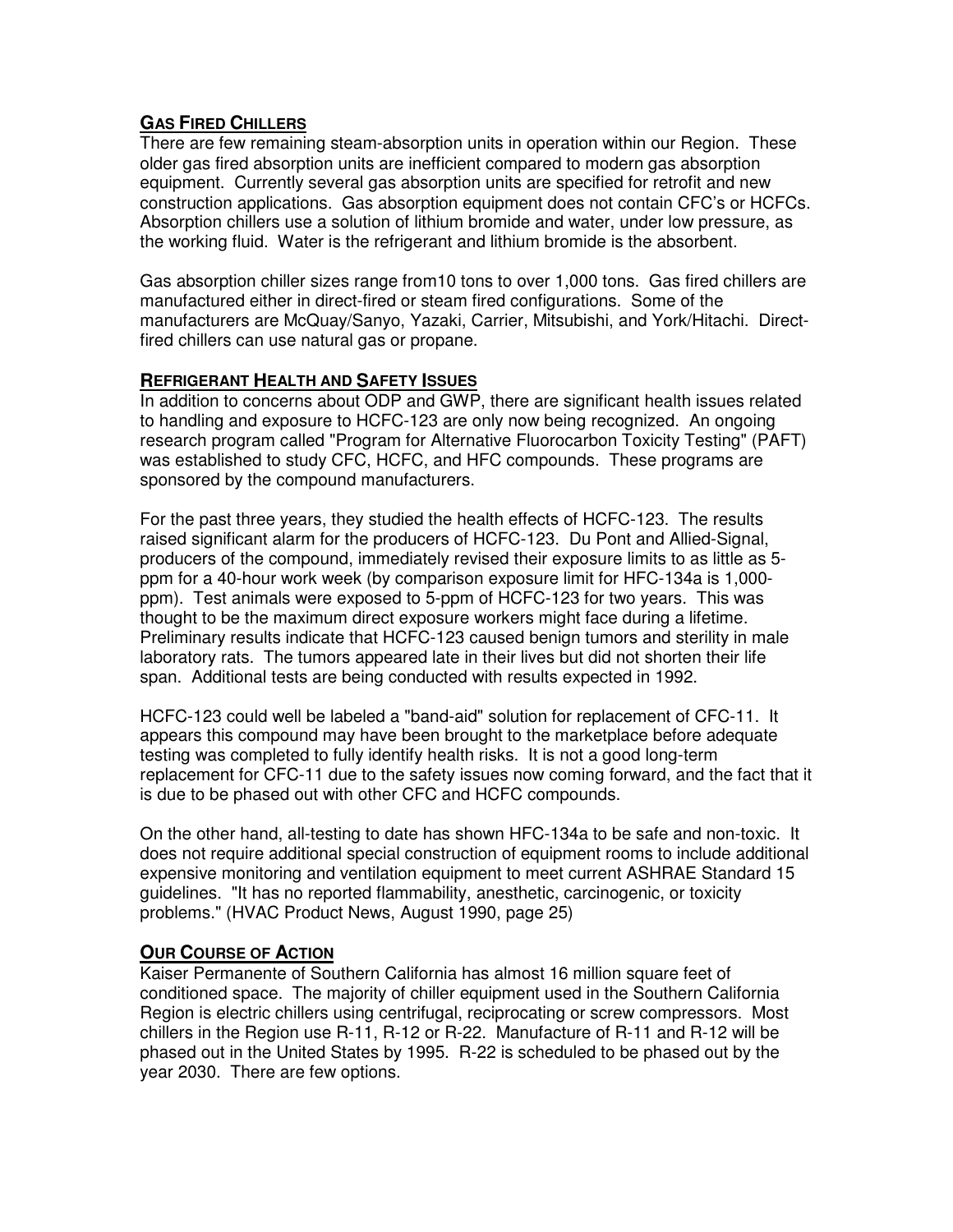Phase-out can be accomplished in various ways. To extend the life cycle of present equipment, **recovery, reclamation and recycling of existing refrigerant is the most obvious option**. This option can be handled by certified onsite personnel, but typically will be performed by outside qualified service companies.

South Coast Air Quality Management District (AQMD) Rule 1415 requires compliance with reduction of chlorofluorocarbon emissions from stationary refrigeration and air conditioning systems beginning January 1, 1992, for any facility having refrigeration or air conditioning systems with 50 pounds or more of CFC refrigerant. We must comply with AQMD regulations and applicable provisions in the Clean Air Act in order to continue using CFCs. When equipment is taken out of service that uses CFCs or HCFCs, it should be reclaimed (processed to a level equivalent to new product specifications) for use in other existing units.

Retrofitting with HFC-134a equipment is a long-term option for aging equipment that needs replacement. The only other long term option available at this time would be to replace equipment with gas-fired chillers. While ammonia systems are often thought of as another option, there are serious health and safety concerns with these systems. Ammonia is the least expensive refrigerant on the market (\$0.25/pound). Due to the refrigerant's toxicity and flammability, it must be used as an indirect or thermal storage system. Ammonia is not considered an option for us at this time. Propane is currently being investigated as a possible refrigerant replacement. It has many of the same thermal transfer characteristics of CFC and HCFC compounds.

Immediate action is necessary for facilities that are about to order electric chillers. Kaiser Permanente needs to specify all new electric chiller equipment be capable of using HFC-134a or specify gas-fired equipment. Other facilities that require near-term replacement chillers should use or be able to convert to HFC-134a, or change to gasfired chilling.

Centrifugal chillers using R-12 and R-500 can now be converted to HFC-134a. Since HFC-134a is not compatible with conventional lubricants, the chiller system must be flushed and compatible lubricant used. A gear drive change may be necessary that increases compressor speed in (most-but not all) low temperature applications. Increased energy consumption should be held to within a five- percent range. Highpressure units (centrifugal, screw and reciprocating compressors) will continue to rely on R-22 until the total ban currently set for the year 2030. This date may be changed to an earlier phase out date. There is not yet an effective replacement for R-22.

Trane and McQuay/Sanyo now have electric chiller equipment available that use the HFC-134a refrigerant. Currently, these Trane chillers are available in Europe (50Hz). Other equipment manufacturers may soon offer their electric chillers redesigned to use HFC-134a.

#### **CONCLUSION**

There is a problem with the use of CFCs and HCFCs in our electric chillers. The compounds contribute to ozone depletion and global warming. Present legislation requires total phase-out of these refrigerants. Kaiser Permanente must develop an acceptable strategy for an orderly and cost effective transition to implement the use of alternative refrigerants.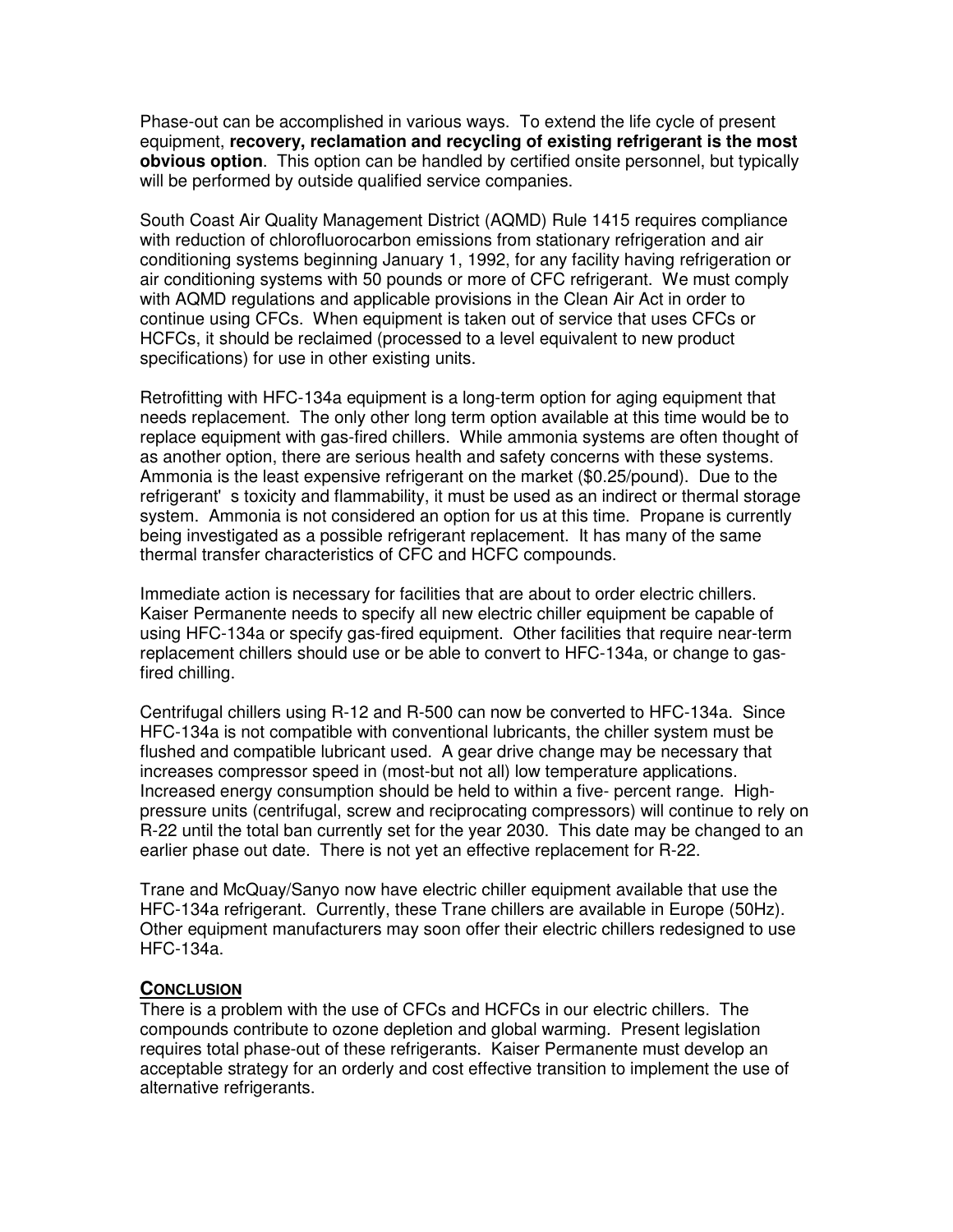Coping without CFCs requires rethinking in the design and specification of chiller equipment and systems for new facilities and major remodel projects. The appropriate action is to change all equipment specifications away from CFCs and HCFCs. Immediate action is necessary in some cases to insure we do not order outdated equipment designed to use CFCs or HCFCs. Equipment should be capable of using either HFC-134a or lithium bromide, for electric or gas chilling equipment respectively.

For equipment using CFCs and HCFCs we must inspect and certify systems for leaks annually, keep required records of maintenance and employ strategies to recover, reclaim and recycle refrigerants. This may make it possible to continue operation of present equipment until a viable alternative refrigerant is developed at a cost effective price to replace CFC-11, CFC-22 and HCFC-123. Another potential option may be to "stock up" on CFCs that are being phased out in order to extend use of current chiller equipment. This may not be a viable option due to the cost, handling, storage and reporting requirements for these compounds.

Kaiser Permanente must continue to closely monitor developments in the HVAC industry. This includes advancements in replacement refrigerants and development of chiller equipment/systems. It will also be important to follow legislation such as the Clean Air Act and Amendments, Montreal Protocol and state and local regulations relating to CFCs and HCFCs.